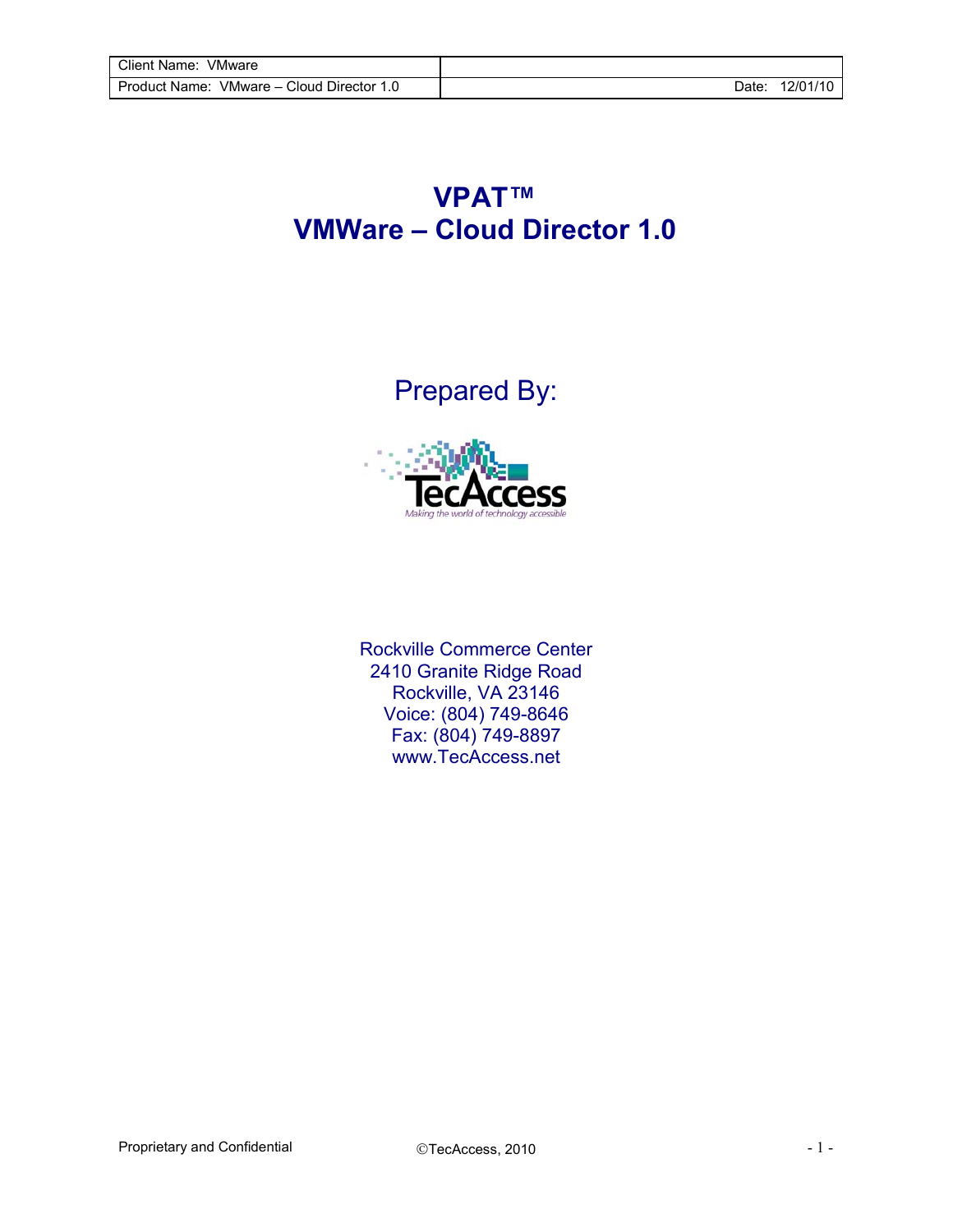## **VPAT**

## **Product:** VMware – Cloud Director **Components covered:** VMWare Cloud Director 1.0 **Contact for more information:** [http://www.VMware.com](http://www.vmware.com)  **Date:** December 1, 2010

| <b>Summary of Voluntary Product Accessibility Template</b>                      |                                      |                                                   |  |
|---------------------------------------------------------------------------------|--------------------------------------|---------------------------------------------------|--|
| <b>Criteria</b>                                                                 | <b>Supporting</b><br><b>Features</b> | <b>Remarks and Explanations</b>                   |  |
| Section 1194.21 Software<br><b>Applications and Operating</b><br><b>Systems</b> | Supports with<br><b>Exceptions</b>   | Please reference the included<br>1194.21 section. |  |
| Section 1194.22 Web-based<br>Internet Information and<br>Applications           | Supports with<br><b>Exceptions</b>   | Please reference the included<br>1194.22 section. |  |
| Section 1194.23<br>Telecommunications<br>Products                               | Not Applicable                       |                                                   |  |
| Section 1194.24 Video and<br><b>Multimedia Products</b>                         | Not Applicable                       |                                                   |  |
| Section 1194.25 Self-<br>contained, Closed Products                             | Not Applicable                       |                                                   |  |
| Section 1194.26 Desktop<br>and Portable Computers                               | Not Applicable                       |                                                   |  |
| Section 1194.31 Functional<br>Performance Criteria                              | Supports with<br><b>Exceptions</b>   | Please reference the included<br>1194.31 section. |  |
| Section 1194.41 Information,<br>Documentation and Support                       | Supports                             | Please reference the included<br>1194.41 section. |  |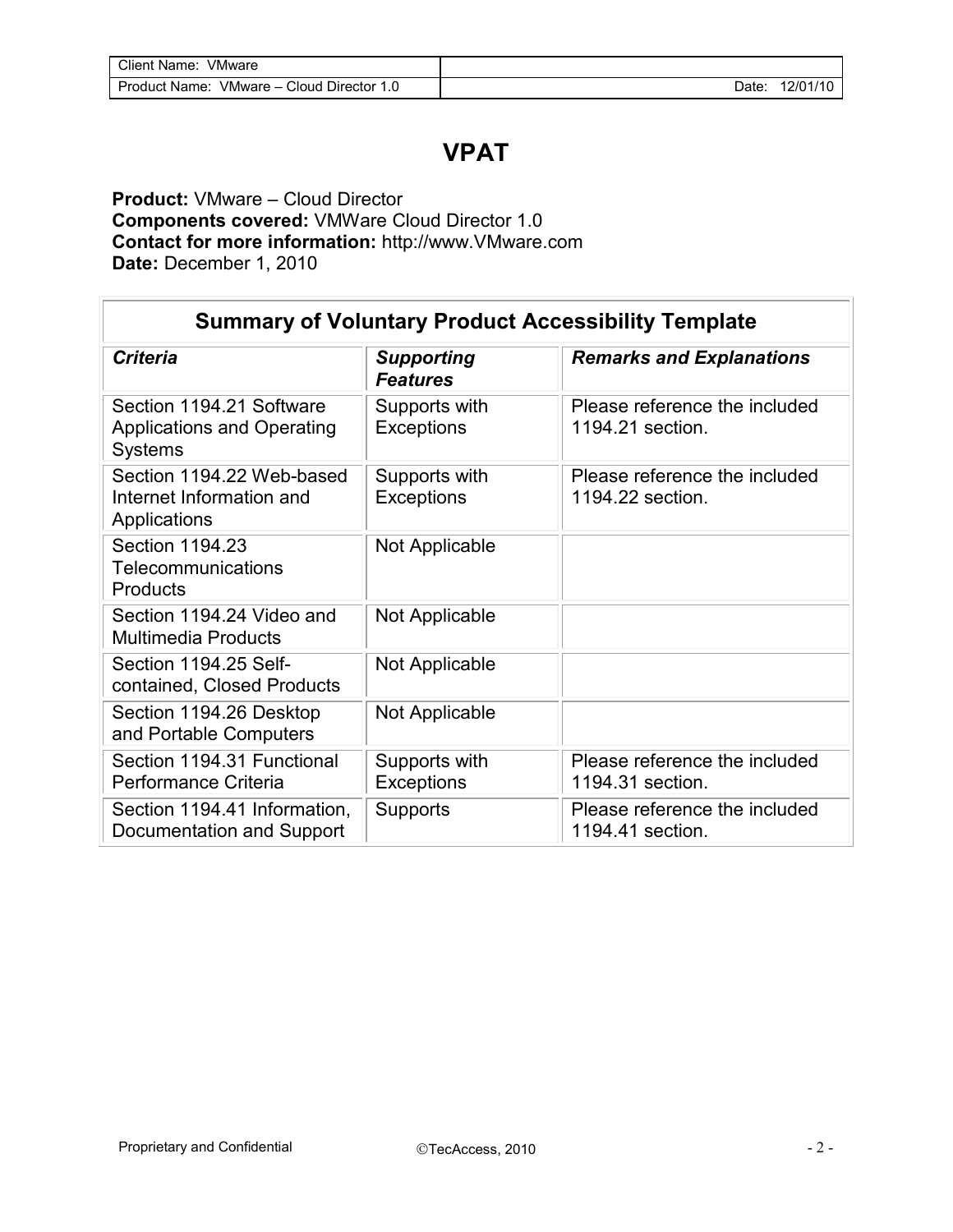| Client Name:<br>VMware                   |       |          |
|------------------------------------------|-------|----------|
| VMware - Cloud Director<br>Product Name: | :Date | 12/01/10 |

| <b>Supporting Features (second column on VPAT)</b>                  |                                                                                                                                                                                                                                                                                                                                              |  |  |
|---------------------------------------------------------------------|----------------------------------------------------------------------------------------------------------------------------------------------------------------------------------------------------------------------------------------------------------------------------------------------------------------------------------------------|--|--|
| <b>Supports</b>                                                     | Use this language when you determine the product<br>fully meets the letter and intent of the Criteria.                                                                                                                                                                                                                                       |  |  |
| <b>Supports with Exceptions</b>                                     | Use this language when you determine the product<br>does not fully meet the letter and intent of the<br>Criteria, but provides some level of access relative<br>to the Criteria.                                                                                                                                                             |  |  |
| <b>Supports through Equivalent</b><br><b>Facilitation</b>           | Use this language when you have identified an<br>alternate way to meet the intent of the Criteria or<br>when the product does not fully meet the intent of<br>the Criteria.                                                                                                                                                                  |  |  |
| <b>Supports when combined with</b><br><b>Compatible AT</b>          | Use this language when you determine the product<br>fully meets the letter and intent of the Criteria when<br>used in combination with Compatible AT. For<br>example, many software programs can provide<br>speech output when combined with a compatible<br>screen reader (commonly used assistive<br>technology for people who are blind). |  |  |
| <b>Does not Support</b>                                             | Use this language when you determine the product<br>does not meet the letter or intent of the Criteria.                                                                                                                                                                                                                                      |  |  |
| <b>Not Applicable</b>                                               | Use this language when you determine that the<br>Criteria do not apply to the specific product.                                                                                                                                                                                                                                              |  |  |
| Not Applicable - Fundamental<br><b>Alteration Exception Applies</b> | Use this language when you determine a<br>Fundamental Alteration of the product would be<br>required to meet the Criteria (see the access board<br>standards for the definition of "fundamental<br>alteration").                                                                                                                             |  |  |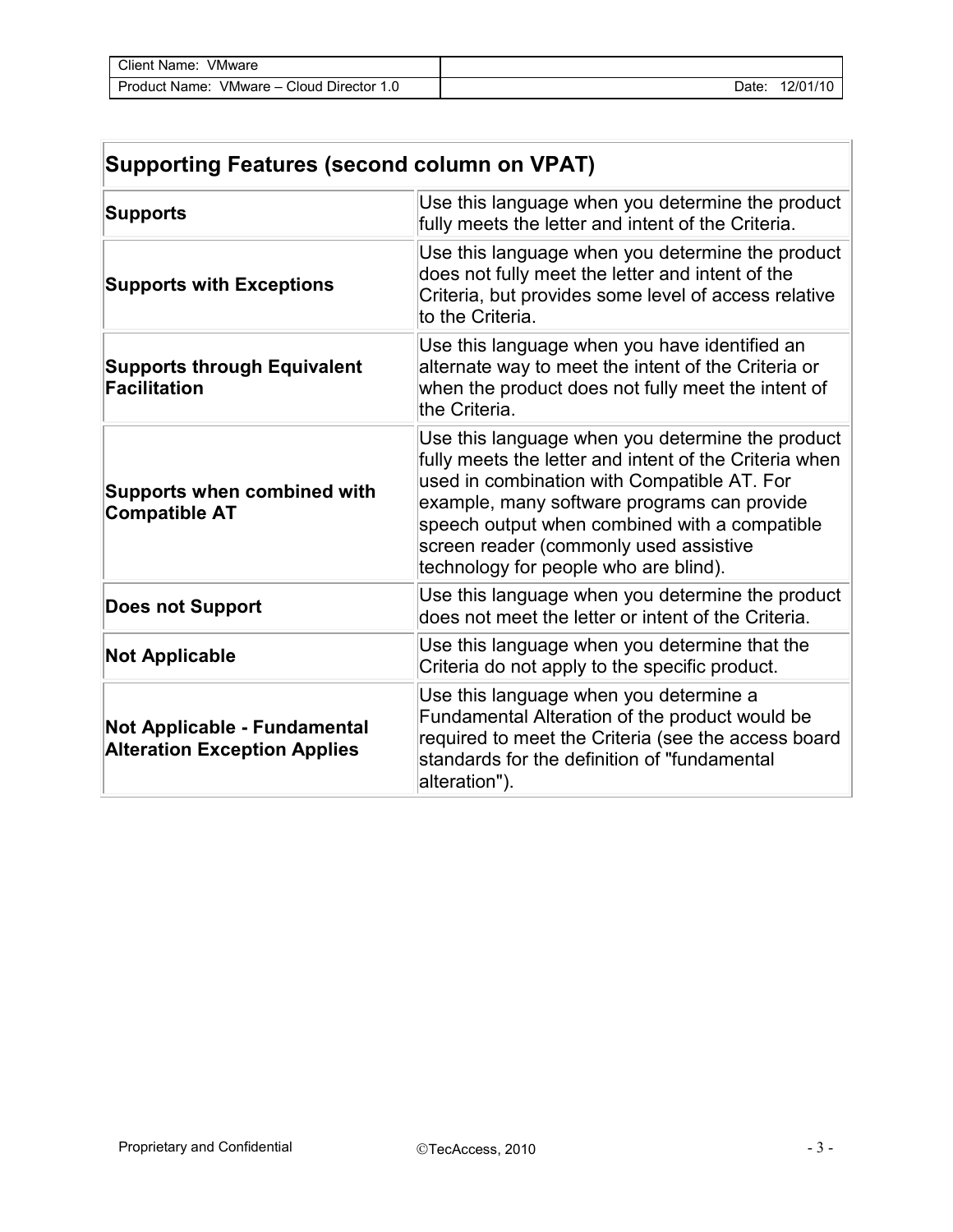| Client Name:<br>VMware      |          |
|-----------------------------|----------|
| VMware - Cloud Director 1.0 | 12/01/10 |
| Product Name:               | Date:    |

## **1194.21 Software Applications and Operating Systems**

| <b>Criteria</b>                                                                                                                                                                                                                                                                                                                                                                                                                                                                                                                                                                                   | <b>Supporting</b><br><b>Features</b>  | <b>Remarks and explanations</b>                                                                                                                                                                                                                            |
|---------------------------------------------------------------------------------------------------------------------------------------------------------------------------------------------------------------------------------------------------------------------------------------------------------------------------------------------------------------------------------------------------------------------------------------------------------------------------------------------------------------------------------------------------------------------------------------------------|---------------------------------------|------------------------------------------------------------------------------------------------------------------------------------------------------------------------------------------------------------------------------------------------------------|
| (a) When software is designed to<br>run on a system that has a<br>keyboard, product functions shall be<br>executable from a keyboard where<br>the function itself or the result of<br>performing a function can be<br>discerned textually.                                                                                                                                                                                                                                                                                                                                                        | <b>Supports</b><br>with<br>Exceptions | The flash-based interface does not<br>allow keyboard access to all screens<br>and all functions.<br>For example, the flash-based<br>interface does not allow access to all<br>links on the page. Also close window<br>link is not accessible.              |
| (b) Applications shall not disrupt or<br>disable activated features of other<br>products that are identified as<br>accessibility features, where those<br>features are developed and<br>documented according to industry<br>standards. Applications also shall<br>not disrupt or disable activated<br>features of any operating system<br>that are identified as accessibility<br>features where the application<br>programming interface for those<br>accessibility features has been<br>documented by the manufacturer of<br>the operating system and is<br>available to the product developer. | Supports                              | <b>VMware Cloud Director does not</b><br>cause interference with activated or<br>available accessibility features of<br>other products or operating systems.<br>These features can include JAWS<br>shortcuts, user-selected attributes, or<br>Sticky Keys. |
| (c) A well-defined on-screen<br>indication of the current focus shall<br>be provided that moves among<br>interactive interface elements as the<br>input focus changes. The focus shall<br>be programmatically exposed so<br>that Assistive Technology can track<br>focus and focus changes.                                                                                                                                                                                                                                                                                                       | Supports<br>with<br><b>Exceptions</b> | The current focus can be tracked<br>visually or through assistive<br>technologies with some exceptions.                                                                                                                                                    |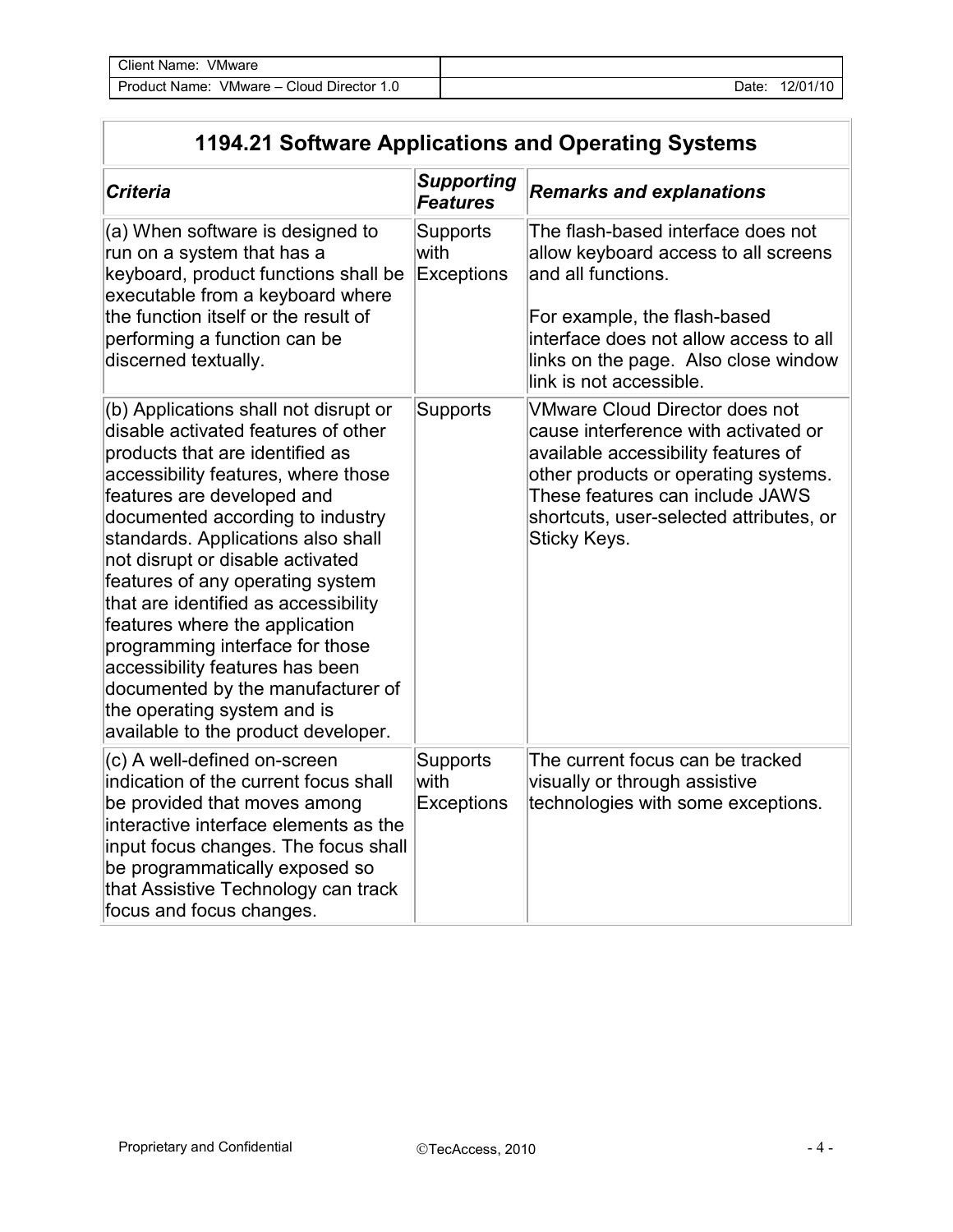| Client Name: VMware                                                                                                                                                                                                                                                                                        |      |                        |                                                                                                                                                                          |
|------------------------------------------------------------------------------------------------------------------------------------------------------------------------------------------------------------------------------------------------------------------------------------------------------------|------|------------------------|--------------------------------------------------------------------------------------------------------------------------------------------------------------------------|
| Product Name: VMware - Cloud Director 1.0                                                                                                                                                                                                                                                                  |      |                        | Date: 12/01/10                                                                                                                                                           |
|                                                                                                                                                                                                                                                                                                            |      |                        |                                                                                                                                                                          |
| (d) Sufficient information about a<br>user interface element including the<br>identity, operation and state of the<br>element shall be available to<br>Assistive Technology. When an<br>image represents a program<br>element, the information conveyed<br>by the image must also be available<br>in text. | with | Supports<br>Exceptions | Some interfaces and/or graphic<br>components do not have information<br>exposed to assistive technologies.                                                               |
| (e) When bitmap images are used to<br>identify controls, status indicators, or<br>other programmatic elements, the<br>meaning assigned to those images<br>shall be consistent throughout an<br>application's performance.                                                                                  |      | Supports               | Images to identify user interfaces and<br>other components have consistent<br>meanings throughout VMware Cloud<br>Director.                                              |
| (f) Textual information shall be<br>provided through operating system<br>functions for displaying text. The<br>minimum information that shall be<br>made available is text content, text<br>input caret location, and text<br>attributes.                                                                  | with | Supports<br>Exceptions | Not all text is displayed as text, some<br>text is displayed as an image and<br>content of the text is not made<br>available to Assistive Technology.                    |
| (g) Applications shall not override<br>user selected contrast and color<br>selections and other individual<br>display attributes.                                                                                                                                                                          | with | Supports<br>Exceptions | The Flash-based GUI does not honor<br>or extend all browser large font<br>settings or zoom functions. These<br>functions are available from the Flash<br>object.         |
| (h) When animation is displayed, the Not<br>information shall be displayable in at Applicable<br>least one non-animated presentation<br>mode at the option of the user.                                                                                                                                    |      |                        | There is no animation in the<br>application.                                                                                                                             |
| (i) Color coding shall not be used as<br>the only means of conveying<br>information, indicating an action,<br>prompting a response, or<br>distinguishing a visual element.                                                                                                                                 |      | Supports               | This product does not use color<br>coding as the only means to convey<br>information, indicating an action,<br>prompting responses or distinguishing<br>visual elements. |
| $(i)$ When a product permits a user to<br>adjust color and contrast settings, a<br>variety of color selections capable of<br>producing a range of contrast levels<br>shall be provided.                                                                                                                    | Not  | Applicable             | The Flash-based interface does not<br>permit a user to adjust color or<br>contrast settings.                                                                             |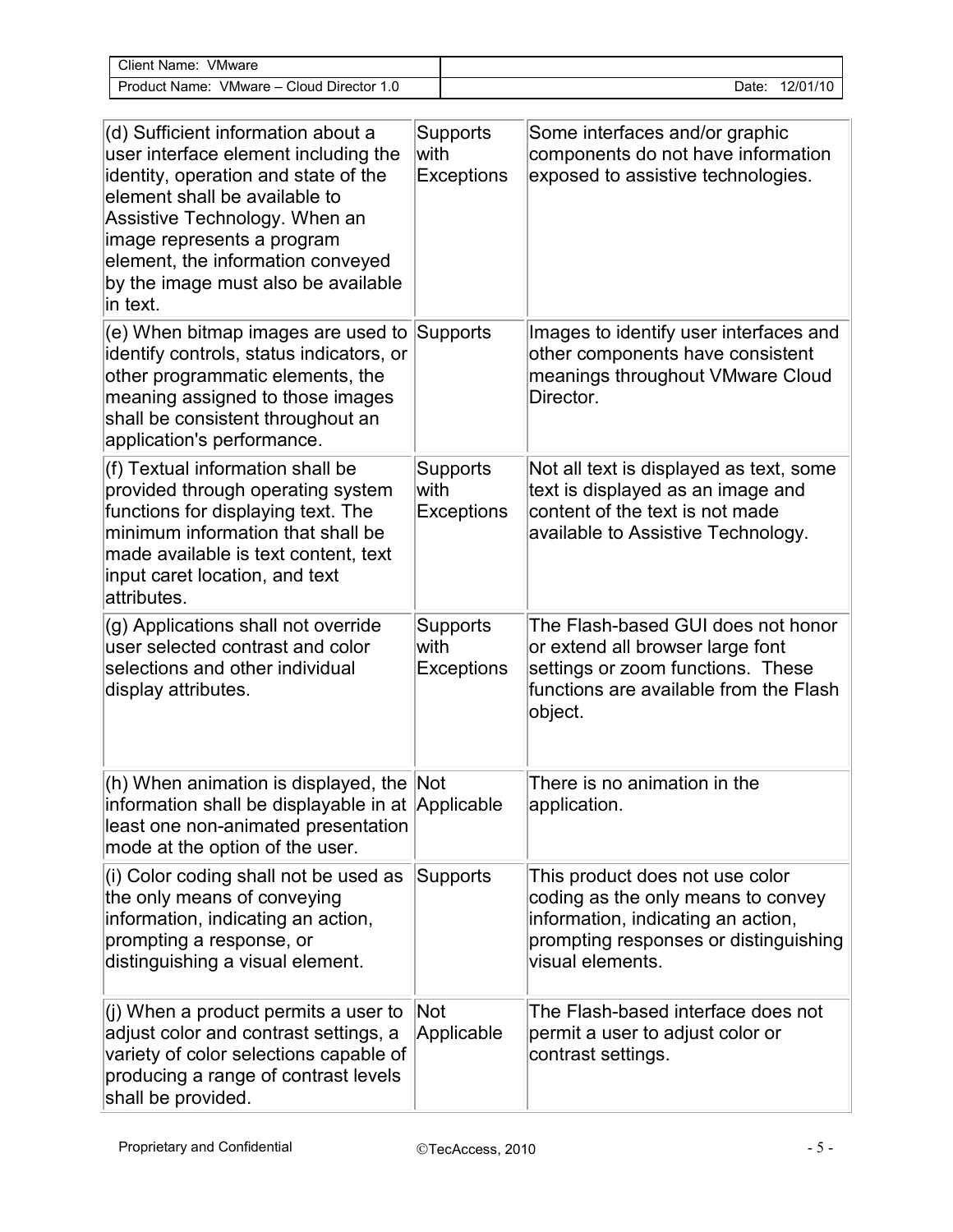| VMware<br>Client Name:                                  |       |          |
|---------------------------------------------------------|-------|----------|
| VMware $-$<br>Director 1.<br>Product Name:<br>$C$ loud, | Date: | 12/01/10 |

| $\vert$ (k) Software shall not use flashing or Supports<br>blinking text, objects, or other<br>elements having a flash or blink<br>frequency greater than 2 Hz and<br>llower than 55 Hz.                                                                         |                                 | No flashing or blinking text is used in<br><b>VMware Cloud Director.</b>                                                                                               |
|------------------------------------------------------------------------------------------------------------------------------------------------------------------------------------------------------------------------------------------------------------------|---------------------------------|------------------------------------------------------------------------------------------------------------------------------------------------------------------------|
| (I) When electronic forms are used,<br>the form shall allow people using<br>Assistive Technology to access the<br>information, field elements, and<br>functionality required for completion<br>and submission of the form,<br>including all directions and cues. | Supports<br>lwith<br>Exceptions | Assistive technologies, such as<br>screen readers, may not identify and<br>navigate to all of the form elements in<br>the application to complete and<br>submit forms. |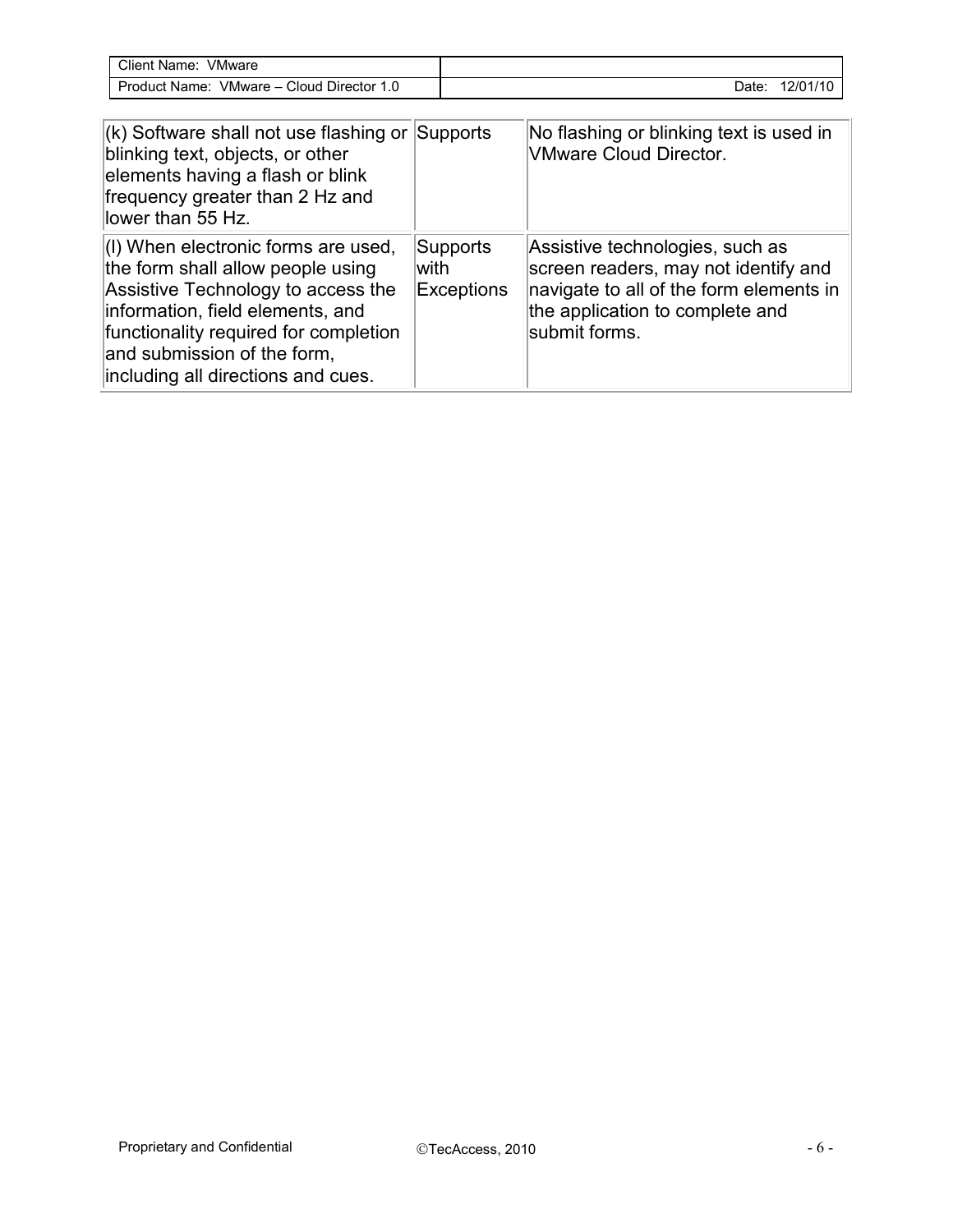| 1194.22 Web-based Internet information and applications                                                                                                                  |                                      |                                                                                                       |  |
|--------------------------------------------------------------------------------------------------------------------------------------------------------------------------|--------------------------------------|-------------------------------------------------------------------------------------------------------|--|
| <b>Criteria</b>                                                                                                                                                          | <b>Supporting</b><br><b>Features</b> | <b>Remarks and</b><br>explanations                                                                    |  |
| (a) A text equivalent for every non-<br>text element shall be provided (e.g.,<br>via "alt", "longdesc", or in element<br>content).                                       | Supports with<br>Exceptions          | Some images do not<br>have alt attributes.                                                            |  |
| (b) Equivalent alternatives for any<br>multimedia presentation shall be<br>synchronized with the presentation.                                                           | <b>Not Applicable</b>                | There is no multimedia.                                                                               |  |
| (c) Web pages shall be designed so<br>that all information conveyed with<br>color is also available without color,<br>for example from context or markup.                | Supports                             | Color is not used as a<br>sole means of conveying<br>information.                                     |  |
| (d) Documents shall be organized so<br>they are readable without requiring an<br>associated style sheet.                                                                 | Supports                             | Web pages are readable<br>when stylesheets are<br>disabled or with user-<br>defined stylesheets.      |  |
| (e) Redundant text links shall be<br>provided for each active region of a<br>server-side image map.                                                                      | <b>Not Applicable</b>                | Server-side image maps<br>are not used.                                                               |  |
| (f) Client-side image maps shall be<br>provided instead of server-side image<br>maps except where the regions<br>cannot be defined with an available<br>geometric shape. | <b>Not Applicable</b>                | Client-side image maps<br>are not used.                                                               |  |
| (g) Row and column headers shall be<br>identified for data tables.                                                                                                       | Supports with<br><b>Exceptions</b>   | Row and column<br>headers of data tables<br>have identifying<br>information, with some<br>exceptions. |  |
| (h) Markup shall be used to associate<br>data cells and header cells for data<br>tables that have two or more logical<br>levels of row or column headers.                | <b>Not Applicable</b>                | Data tables do not have<br>multilevel columns or<br>rows.                                             |  |
| (i) Frames shall be titled with text that<br>facilitates frame identification and<br>navigation                                                                          | <b>Not Applicable</b>                | Cloud Director does not<br>use frames.                                                                |  |
| (j) Pages shall be designed to avoid<br>causing the screen to flicker with a                                                                                             | <b>Not Applicable</b>                | Cloud Director does not<br>have pages that flash or                                                   |  |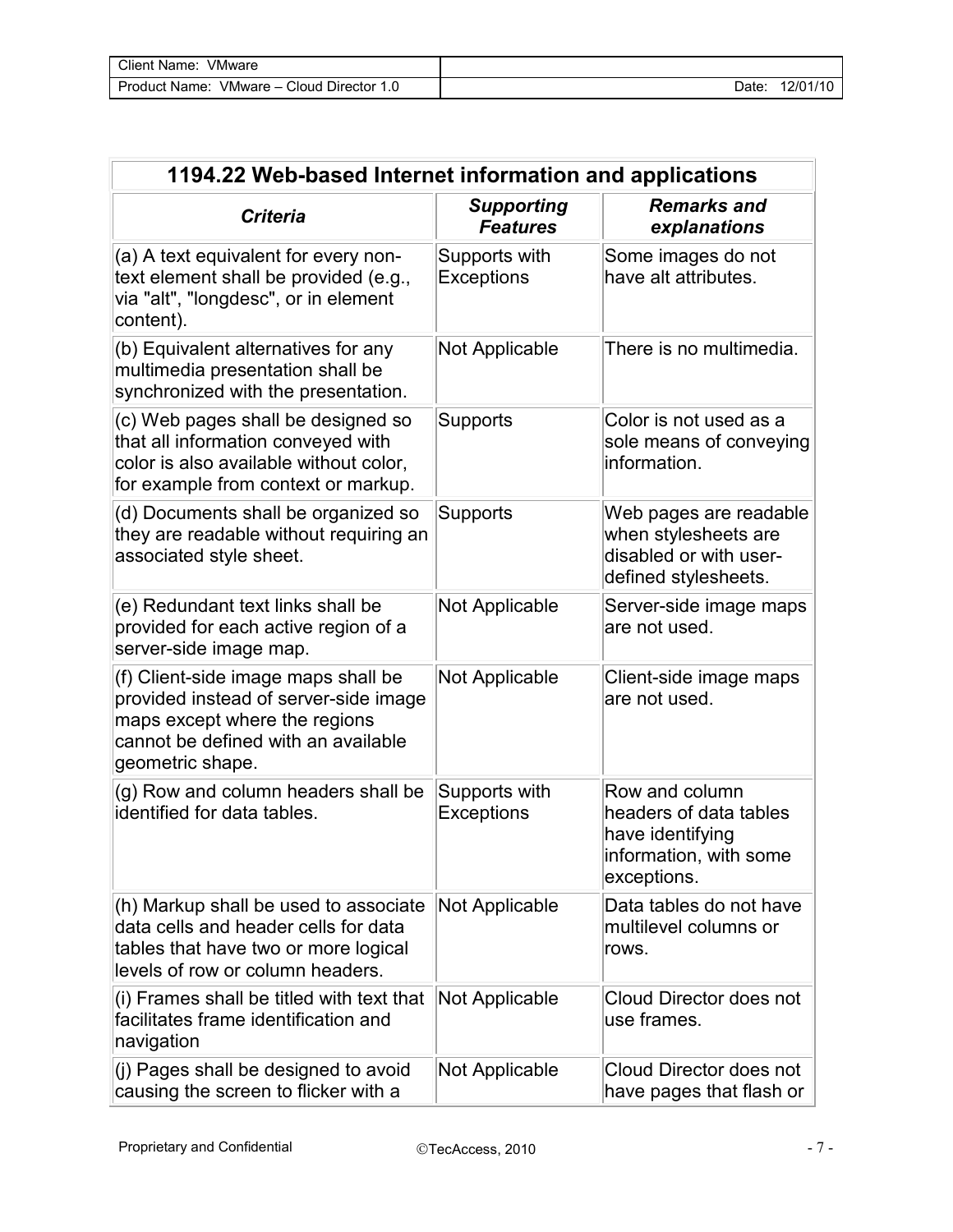| VMware<br>Client Name:                         |       |                        |
|------------------------------------------------|-------|------------------------|
| Cloud Director 1.<br>VMware -<br>Product Name: | Date. | $12/01/1$ <sup>r</sup> |

| frequency greater than 2 Hz and<br>lower than 55 Hz.                                                                                                                                                                                                                                                                 |                                    | blink.                                                                                                                                                                                                            |
|----------------------------------------------------------------------------------------------------------------------------------------------------------------------------------------------------------------------------------------------------------------------------------------------------------------------|------------------------------------|-------------------------------------------------------------------------------------------------------------------------------------------------------------------------------------------------------------------|
| (k) A text-only page, with equivalent<br>information or functionality, shall be<br>provided to make a website comply<br>with the provisions of this part, when<br>compliance cannot be accomplished<br>in any other way. The content of the<br>text-only page shall be updated<br>whenever the primary page changes. | <b>Not Applicable</b>              | Cloud Director does not<br>have web-based content<br>that cannot be made<br>accessible in another<br>way.                                                                                                         |
| (I) When pages utilize scripting<br>languages to display content, or to<br>create interface elements, the<br>information provided by the script<br>shall be identified with functional text<br>that can be read by Assistive<br>Technology.                                                                          | Supports with<br><b>Exceptions</b> | Not all flash-based<br>interfaces are keyboard<br>accessible or readable.                                                                                                                                         |
| (m) When a web page requires that<br>an applet, plug-in or other application<br>be present on the client system to<br>interpret page content, the page must<br>provide a link to a plug-in or applet<br>that complies with $§1194.21(a)$<br>through (I).                                                             | Supports                           | <b>Cloud Director provides</b><br>links to accessible<br>applets and/or plug-ins<br>whose files appear on<br>the website.                                                                                         |
| (n) When electronic forms are<br>designed to be completed on-line, the<br>form shall allow people using<br>Assistive Technology to access the<br>information, field elements, and<br>functionality required for completion<br>and submission of the form, including<br>all directions and cues.                      | Supports with<br><b>Exceptions</b> | Assistive technologies,<br>such as screen readers,<br>may not identify and<br>navigate to all form<br>elements to complete<br>and submit forms online.                                                            |
| (o) A method shall be provided that<br>permits users to skip repetitive<br>navigation links.                                                                                                                                                                                                                         | Does not Support                   | AT and keyboard users<br>cannot bypass repetitive<br>navigation links.                                                                                                                                            |
| (p) When a timed response is<br>required, the user shall be alerted and<br>given sufficient time to indicate more<br>time is required.                                                                                                                                                                               | <b>Supports</b>                    | When the session is<br>about to timeout, users<br>are alerted and can<br>continue the session. If<br>a user is logged out,<br>after login the user is<br>brought back to the<br>same spot where they<br>left off. |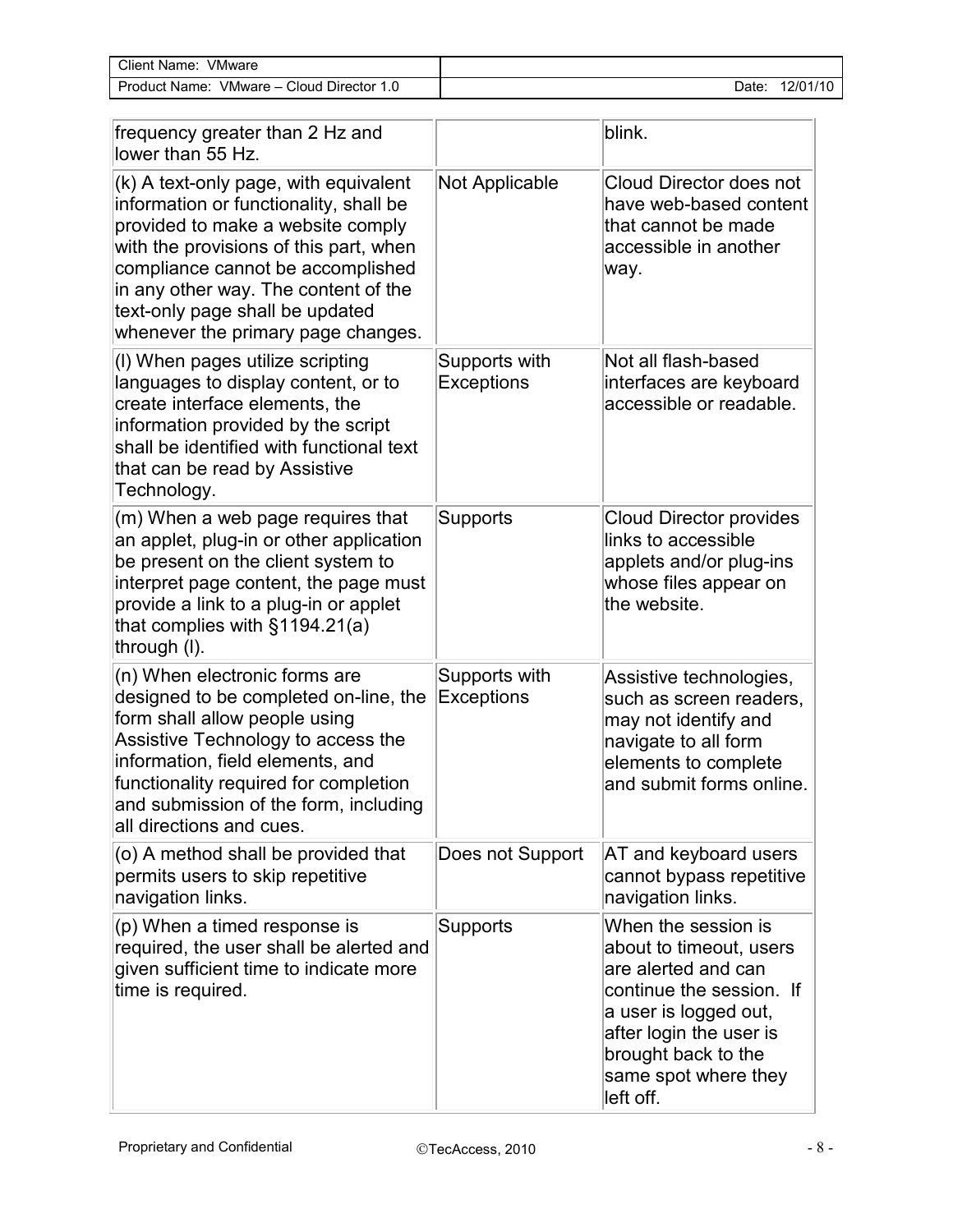| Client Name:<br><b>VMware</b>                |       |          |
|----------------------------------------------|-------|----------|
| VMware - Cloud Director 1.0<br>Product Name: | Date: | 12/01/10 |

| 1194.31 Functional performance criteria                                                                                                                                                                                                                                                                                             |                                        |                                                                                                                                              |  |  |
|-------------------------------------------------------------------------------------------------------------------------------------------------------------------------------------------------------------------------------------------------------------------------------------------------------------------------------------|----------------------------------------|----------------------------------------------------------------------------------------------------------------------------------------------|--|--|
| <b>Criteria</b>                                                                                                                                                                                                                                                                                                                     | <b>Supporting</b><br><b>Features</b>   | <b>Remarks and explanations</b>                                                                                                              |  |  |
| (a) At least one mode of operation<br>and information retrieval that does<br>not require user vision shall be<br>provided, or support for assistive<br>technology used by people who are<br>blind or visually impaired shall be<br>provided.                                                                                        | Supports<br>lwith<br><b>Exceptions</b> | The flash-based web interface<br>accessed through the VMware Cloud<br>Director does not provide total support<br>for assistive technologies. |  |  |
| (b) At least one mode of operation<br>and information retrieval that does<br>not require visual acuity greater than<br>20/70 shall be provided in audio and<br>enlarged print output working<br>together or independently, or<br>support for assistive technology<br>used by people who are visually<br>impaired shall be provided. | Supports                               | The flash-based WEB based GUI<br>allows for zooming of the page.                                                                             |  |  |
| (c) At least one mode of operation<br>and information retrieval that does<br>not require user hearing shall be<br>provided, or support for assistive<br>technology used by people who are<br>deaf or hard of hearing shall be<br>provided.                                                                                          | Supports                               | User hearing is not required.                                                                                                                |  |  |
| (d) Where audio information is<br>important for the use of a product, at<br>least one mode of operation and<br>information retrieval shall be<br>provided in an enhanced auditory<br>fashion, or support for assistive<br>hearing devices shall be provided.                                                                        | Not<br>Applicable                      | Audio information is not used.                                                                                                               |  |  |
| (e) At least one mode of operation<br>and information retrieval that does<br>not require user speech shall be<br>provided, or support for assistive<br>technology used by people with<br>disabilities shall be provided.                                                                                                            | Supports                               | User speech is not required.                                                                                                                 |  |  |
| (f) At least one mode of operation<br>and information retrieval that does                                                                                                                                                                                                                                                           | Supports                               | Access is provided through operating<br>system tools to support persons with                                                                 |  |  |